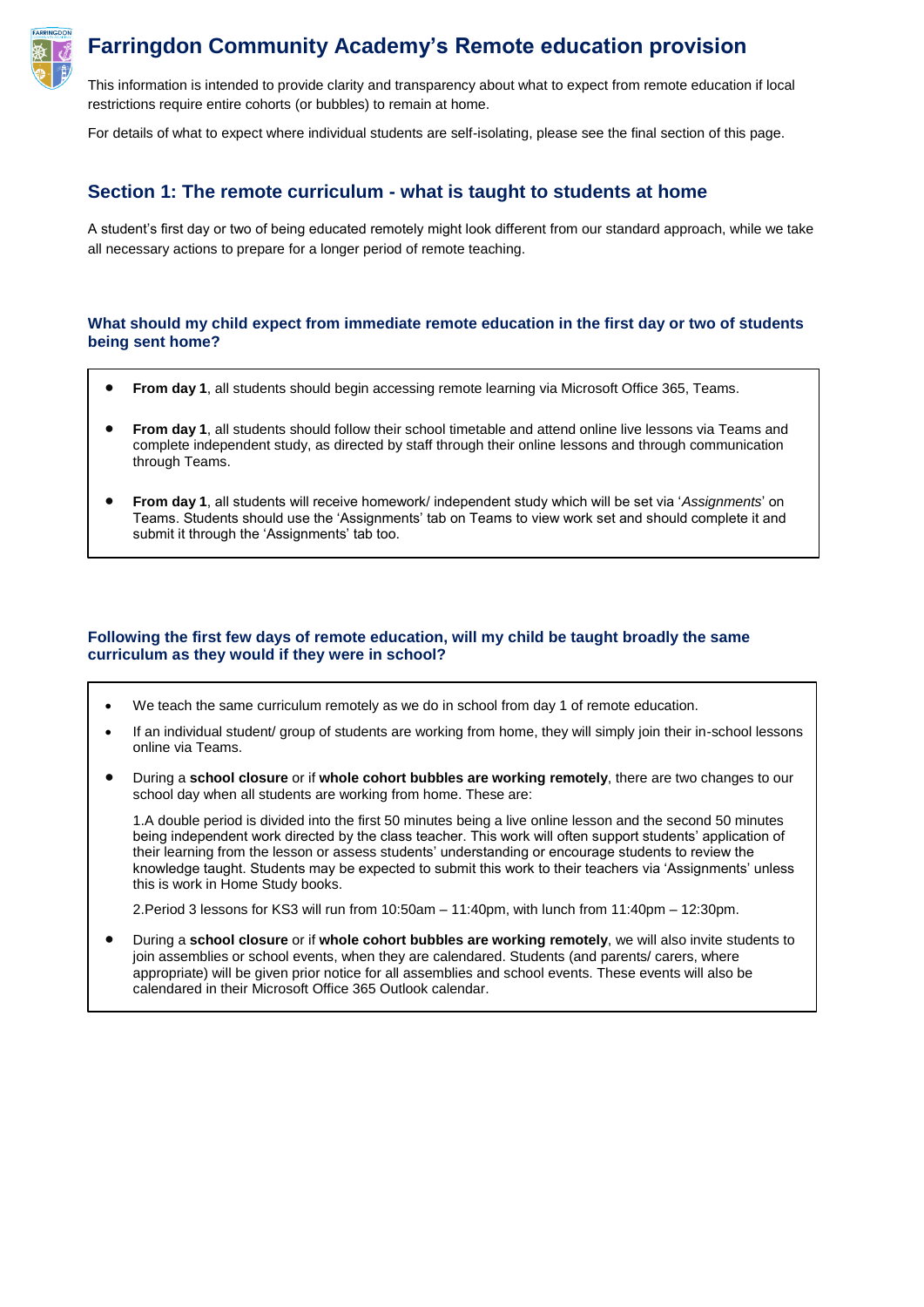

## **Section 2: Remote teaching and study time each day**

## **How long can I expect work set by the school to take my child each day?**

We expect that remote education (including remote teaching and independent work) will take students broadly the following number of hours each day:

| Key Stage 3 and 4 students | 5 hours |
|----------------------------|---------|
|                            |         |

## **Section 3: Accessing remote education**

### **How will my child access any online remote education you are providing?**

- All students will access remote learning through using Microsoft Office 365. Within O365, students will: - Access their live online lessons via Teams. Please note **that all lessons are recorded by staff** and can be shared with students who are absent from live online lessons due to illness or other authorised circumstances.\* Parents/ carers should notify the Academy of student 'absence from remote learning' as they would if a student was to be absent from the Academy so that teachers can be informed and recorded lessons/ curriculum content can be shared.
	- View, complete and submit all independent work via the '*Assignments*' tab on Teams.
	- Be able to communicate with their teachers via the Teams '*Chat*' function or Outlook email.
	- Be able to communicate with other students in their classes via their Teams class '*Chat*' function. Please note that this communication is monitored and recorded.

\* All live lessons are recorded for the purposes of safeguarding and to support students who are absent from learning or wish to return to their learning for consolidation. Unless downloaded by staff, recordings are available for 20 days. Staff notify all students of recordings beginning at the start of lessons. When recording begins, the Microsoft Teams' recording policy is also accessible for attendees to view.

## If my child does not have digital or online access at home, how will you support them to access remote education?

We recognise that some students may not have suitable online access at home. We take the following approaches to support those students to access remote education: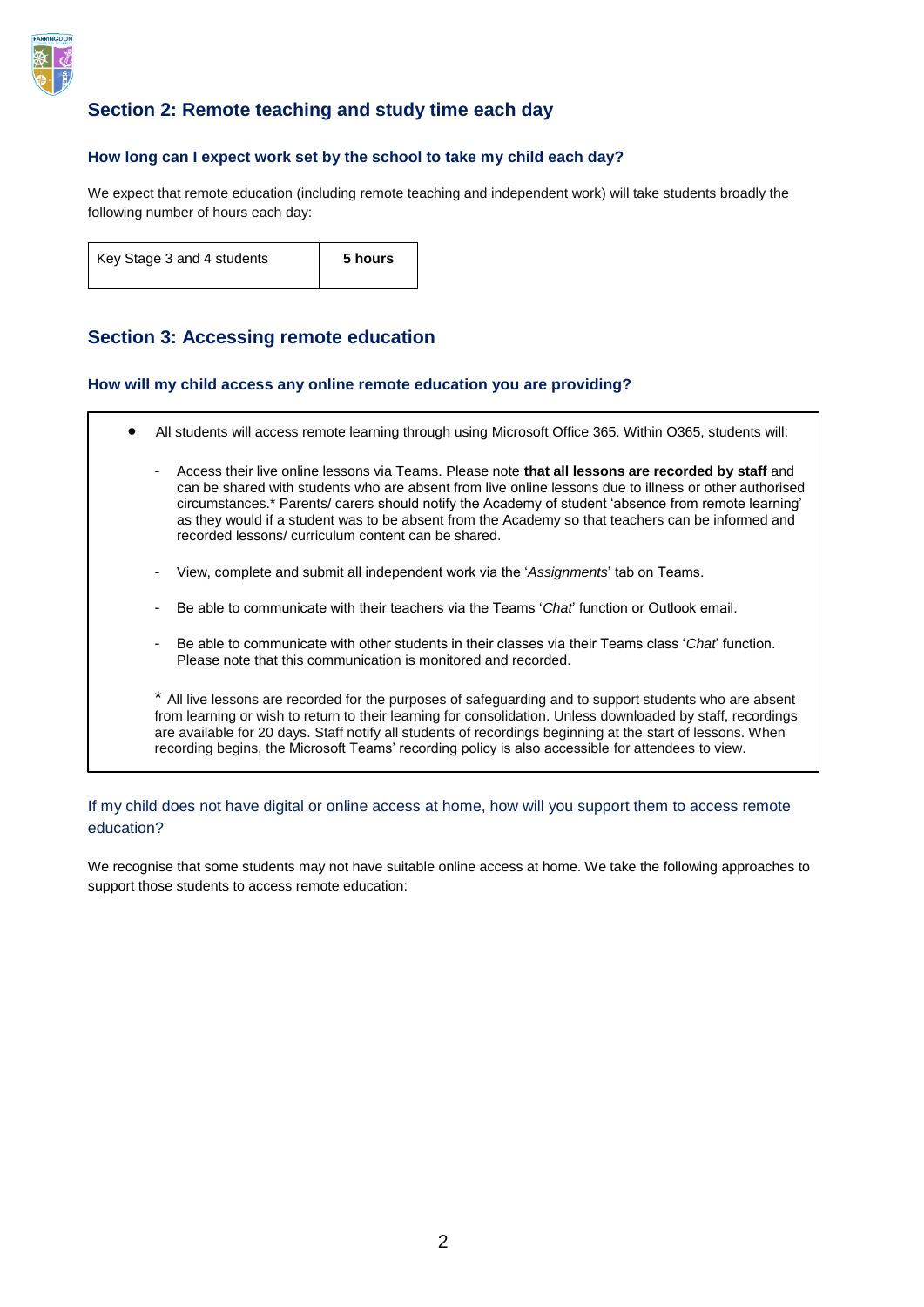|                                                                                                                                                                                                                                                                                                            | Our intention is for all of our students to work remotely and have access to their normal curriculum and<br>$\bullet$<br>lessons online, therefore we must be informed by parents/ carers of any student who is not able to work<br>online or has difficulty in working online so that we can support them in the following way(s): |  |  |
|------------------------------------------------------------------------------------------------------------------------------------------------------------------------------------------------------------------------------------------------------------------------------------------------------------|-------------------------------------------------------------------------------------------------------------------------------------------------------------------------------------------------------------------------------------------------------------------------------------------------------------------------------------|--|--|
|                                                                                                                                                                                                                                                                                                            | By providing them with a laptop on loan from school                                                                                                                                                                                                                                                                                 |  |  |
|                                                                                                                                                                                                                                                                                                            | (please contact Officegroup @ FarringdonCA.microsoft.com if this support is required)                                                                                                                                                                                                                                               |  |  |
|                                                                                                                                                                                                                                                                                                            | By providing them with internet access/connection                                                                                                                                                                                                                                                                                   |  |  |
|                                                                                                                                                                                                                                                                                                            | (please contact Officegroup@FarringdonCA.microsoft.com if this support is required)                                                                                                                                                                                                                                                 |  |  |
|                                                                                                                                                                                                                                                                                                            | By providing them with computer and technical support from our IT Team                                                                                                                                                                                                                                                              |  |  |
|                                                                                                                                                                                                                                                                                                            | (please contact ITSupport@FarringdonCA.onmicrosoft.com)                                                                                                                                                                                                                                                                             |  |  |
| If any parent or carer has any concerns or difficulties relating to their child accessing remote learning<br>online, which they feel can't be resolved as above, we ask that they please contact their child's Head of<br>Year via email and we will discuss this with you and provide individual support. |                                                                                                                                                                                                                                                                                                                                     |  |  |
|                                                                                                                                                                                                                                                                                                            | Year 7 Danielle.phillips@farringdonca.net                                                                                                                                                                                                                                                                                           |  |  |
|                                                                                                                                                                                                                                                                                                            | Year 8 Fiona. Henderson@farringdonca.net<br>$\blacksquare$                                                                                                                                                                                                                                                                          |  |  |
|                                                                                                                                                                                                                                                                                                            | Year 9 Rebecca. Harris @farringdonca.net<br>٠                                                                                                                                                                                                                                                                                       |  |  |
|                                                                                                                                                                                                                                                                                                            | Year 10 Katy.Owen@farringdonca.net                                                                                                                                                                                                                                                                                                  |  |  |
|                                                                                                                                                                                                                                                                                                            | Year 11 Amy.Cinnamond@farringdonca.net<br>$\qquad \qquad \blacksquare$                                                                                                                                                                                                                                                              |  |  |
|                                                                                                                                                                                                                                                                                                            |                                                                                                                                                                                                                                                                                                                                     |  |  |
|                                                                                                                                                                                                                                                                                                            |                                                                                                                                                                                                                                                                                                                                     |  |  |

## **How will my child be taught remotely?**

EAPPINCO

All of our students will be taught remotely using Microsoft Office 365, as outlined above. However, within online lessons or independent study, some subjects might use the following other learning platforms: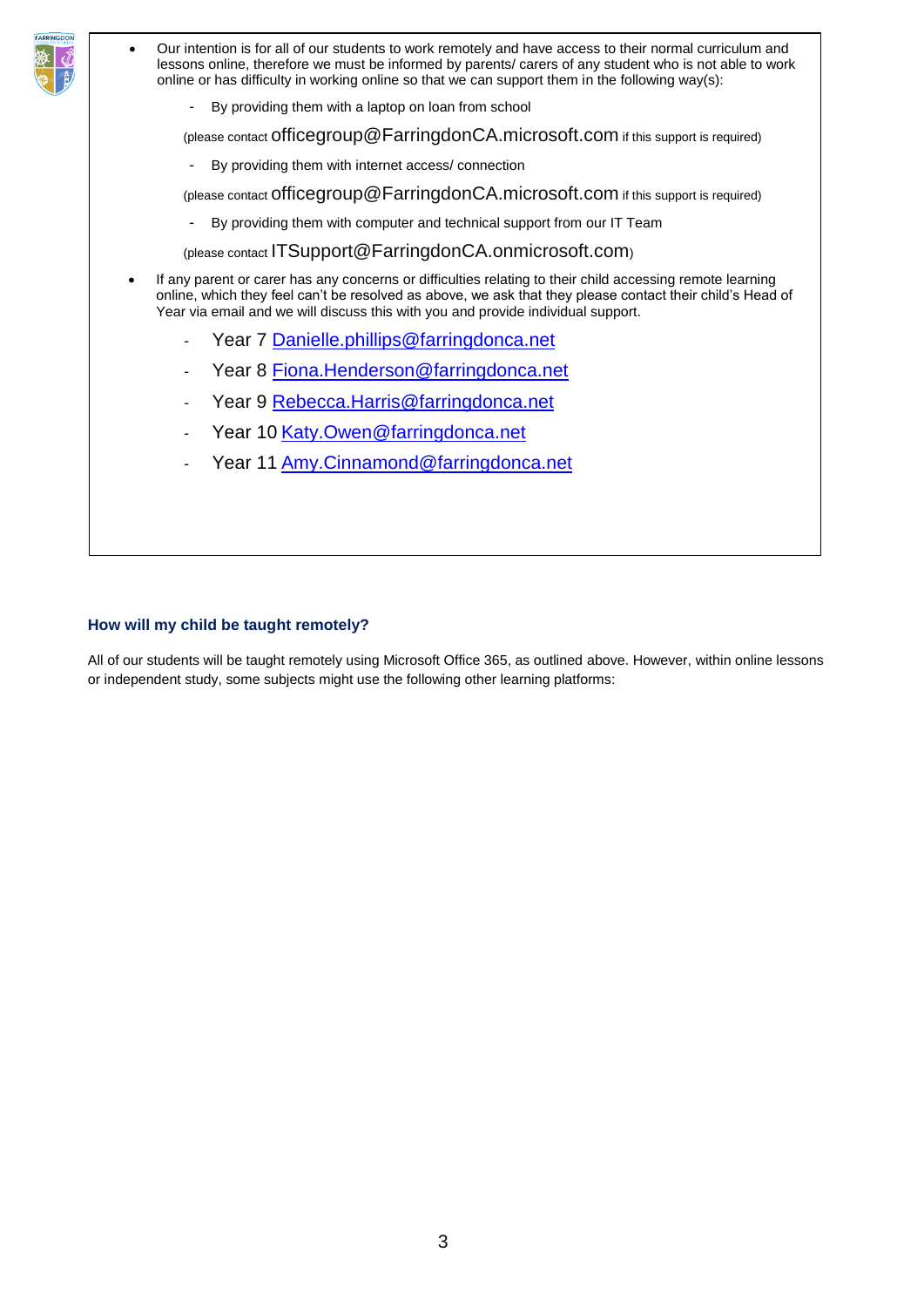### **GCSEPod** – <https://www.gcsepod.com/>

An online platform of video pods to support most subjects at KS3 and KS4. Students can access GCSEPod as directed by their teachers or they can access it independently, using it to support their own learning and review of learning in each of their subjects. For example, if a student identifies a gap in their knowledge on 'Cells' in Science, they can watch appropriate video pods on this topic and create knowledge notes, revision mind maps and in some cases complete 'Check and Challenge' quizzes.

#### **Triptico** – <https://www.tripticoplus.com/>

An online quiz platform used by teachers to support learning and engagement in learning in every subject at KS3 and KS4.

#### **Kahoot** – <https://kahoot.com/>

An online quiz platform used by teachers to support learning and engagement in learning in every subject at KS3 and KS4.

#### **Kerboodle** – <https://www.kerboodle.com/>

An online textbook supporting KS3 and KS4 with a suite of resources and suggested homework tasks, this includes self-marking activities as well as opportunities for students to complete recordings in languages etc.

#### **Seneca –** <https://senecalearning.com/en-GB/>

An online platform of resources and study information to support GCSE subjects. The platform allows teachers to monitor students' progress in their completion of tasks.

#### **Start Profile: Careers Resources** – <https://www.startprofile.com/>

An online platform to support careers advice for 11-18 year olds. The platform gives all students access to careers information, advice and resources to support them with their future career goals and aspirations.

#### **YouTube** – <https://www.youtube.com/>

An online video platform used to support KS3 and KS4 subjects in many aspects of the curriculum.

#### **BBC Bitesize** – <https://www.bbc.co.uk/bitesize>

An online platform of study resources, videos and suggested activities/ quizzes to support most subjects at KS3 and KS4. Students can access BBC Bitesize as directed by their teachers or they can access it independently, using it to support their own learning and review of learning in each of their subjects. For example, if a student identifies a gap in their knowledge on 'Macbeth' in English Literature, they can study the play via BBC Bitesize through reading material on the play's plot, characters and themes as well as watch appropriate videos and complete suggested activities and quizzes. Students can create knowledge notes, add to their own class work/ notes in class exercise books or Home Study books and create revision mind maps and flashcards.

#### **Oak National Academy** – [https://www.thenational.academy](https://www.thenational.academy/)

A government run online 'school' supporting schools and students in the UK during the pandemic. Teachers might direct students to this online platform to support their studies and deepen their knowledge of our taught curriculum. This online platform provides students with over 10,000 free lessons, resources, activities and pre-recorded lessons on both KS3 and KS4 subjects. All curriculum content is outlined on the Oak National Academy website.

#### **Textbooks and study books**

Textbooks may be loaned to students or student study books may be sold to students or provided to students free of charge or at a subsidised cost. Textbooks and study books may be provided to both KS3 and KS4 and may be distributed to students whilst in school or delivered to students whilst at home via our Academy remote learning delivery service.

#### **Project work**

Project work started in school or remotely might be used with students in both KS3 and KS4. These curriculum projects might include the use of the internet or the use of books provided by the Academy. Some KS4 projects might include work to contribute towards GCSE, BTEC or vocational courses and therefore should be completed strictly in line with teacher and exam board guidance issued to students.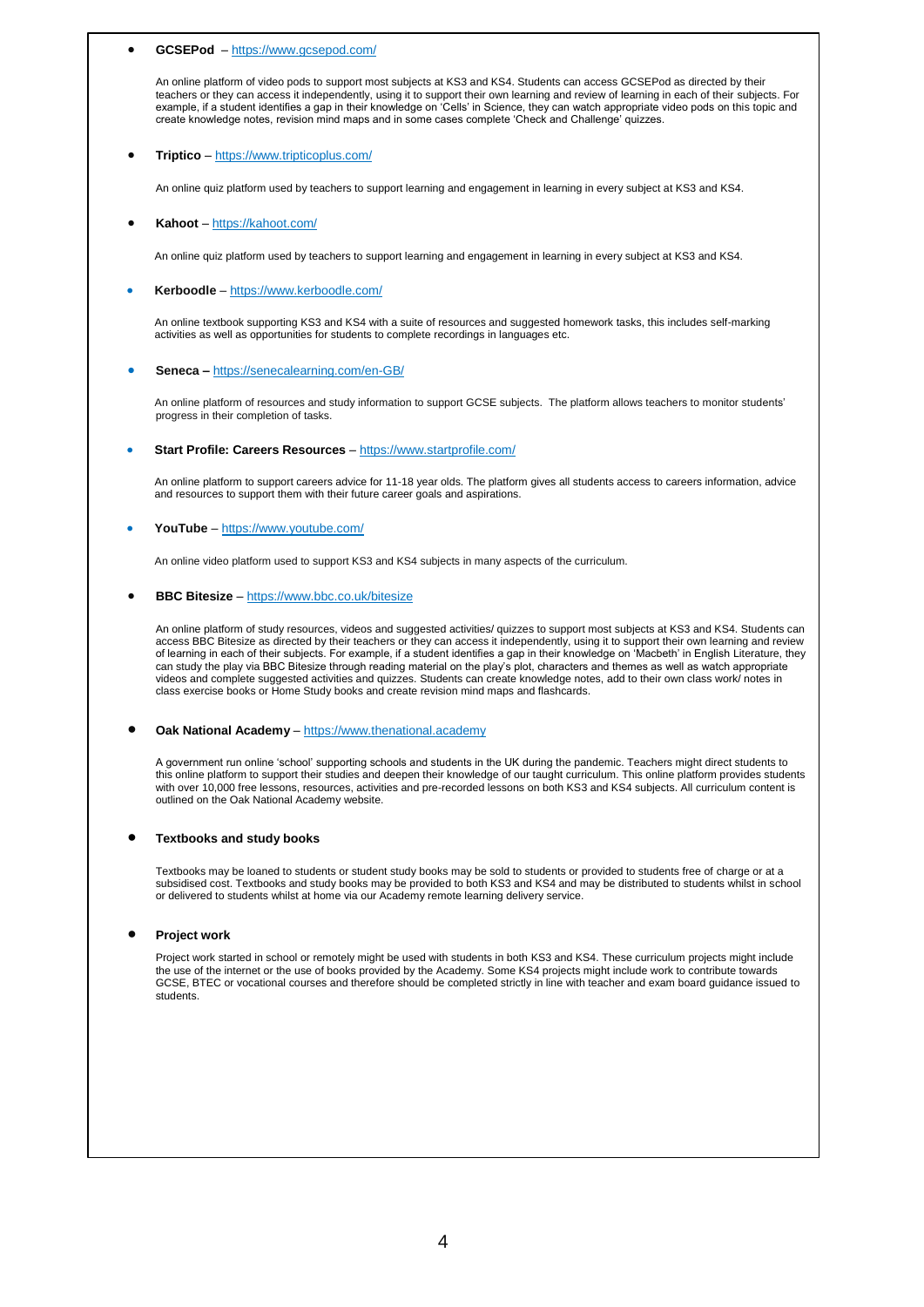

## **Section 4: Engagement and feedback**

### **What are your expectations for my child's engagement and the support that we as parents and carers should provide at home?**

|           |                                                                                                                                                               | <b>Expectations of students:</b>                                                                                                                                                                     |  |
|-----------|---------------------------------------------------------------------------------------------------------------------------------------------------------------|------------------------------------------------------------------------------------------------------------------------------------------------------------------------------------------------------|--|
| $\bullet$ | We expect all students to engage in remote learning and follow their normal school timetable when<br>accessing live online lessons and completing home study. |                                                                                                                                                                                                      |  |
| ٠         | We expect all students to engage in at least 5 hours of remote learning each school day.                                                                      |                                                                                                                                                                                                      |  |
|           | on Teams.                                                                                                                                                     | We expect all students to monitor, complete and submit any 'Assignments' set via the 'Assignments' tab                                                                                               |  |
|           |                                                                                                                                                               | <b>Expectations of parents and carers:</b>                                                                                                                                                           |  |
|           | Our expectations of parents and carers are that they, as best they can:                                                                                       |                                                                                                                                                                                                      |  |
|           |                                                                                                                                                               | Prioritise and support their children's health and wellbeing when working from home and work<br>with the Academy if they themselves need support or their children need support from school<br>staff |  |
|           | ٠                                                                                                                                                             | Encourage their children to engage in remote learning                                                                                                                                                |  |
|           | ۰                                                                                                                                                             | Provide their children with the necessary resources required to participate in online learning and<br>ask for support from the Academy, where it is required                                         |  |
|           | $\blacksquare$                                                                                                                                                | Offer support to their children if they require it                                                                                                                                                   |  |
|           | ۰                                                                                                                                                             | Provide a quiet space for their children to work                                                                                                                                                     |  |
|           | ۰                                                                                                                                                             | Are interested in their children's learning and work, and actively engage with their children on<br>their home studies                                                                               |  |
|           |                                                                                                                                                               | Set clear routines with their children to support their organisation, confidence and punctuality to<br>online lessons                                                                                |  |
|           |                                                                                                                                                               | Are clear and positive in their expectations of their children's remote learning.                                                                                                                    |  |
|           |                                                                                                                                                               |                                                                                                                                                                                                      |  |

## **How will you check whether my child is engaging with their work and how will I be informed if there are concerns?**

### **Your child's engagement in their remote learning will be monitored by:**

- Attendance registers taken, as usual, at the beginning of all live online lessons
- Submission of homework/ independent study set by teachers, which should be submitted by students using the '*Assignments*' tab in Teams. This will be recorded and marking and feedback will be provided by teachers to students.

### **You will be updated on your child's engagement in their remote learning through:**

- Timely contact from key staff in the Academy. This might include: teaching staff, Heads of Year, the Attendance team etc.
- Class Charts notifications and access by parents and carers. Staff will continue to use Class Charts to:
	- Record attendance to live online lessons
	- Record positive and negative behaviour points, rewards and sanctions
	- Make 'announcements' to parents, carers and students
	- Record homework/ independent home study assignments set and share their published submission dates.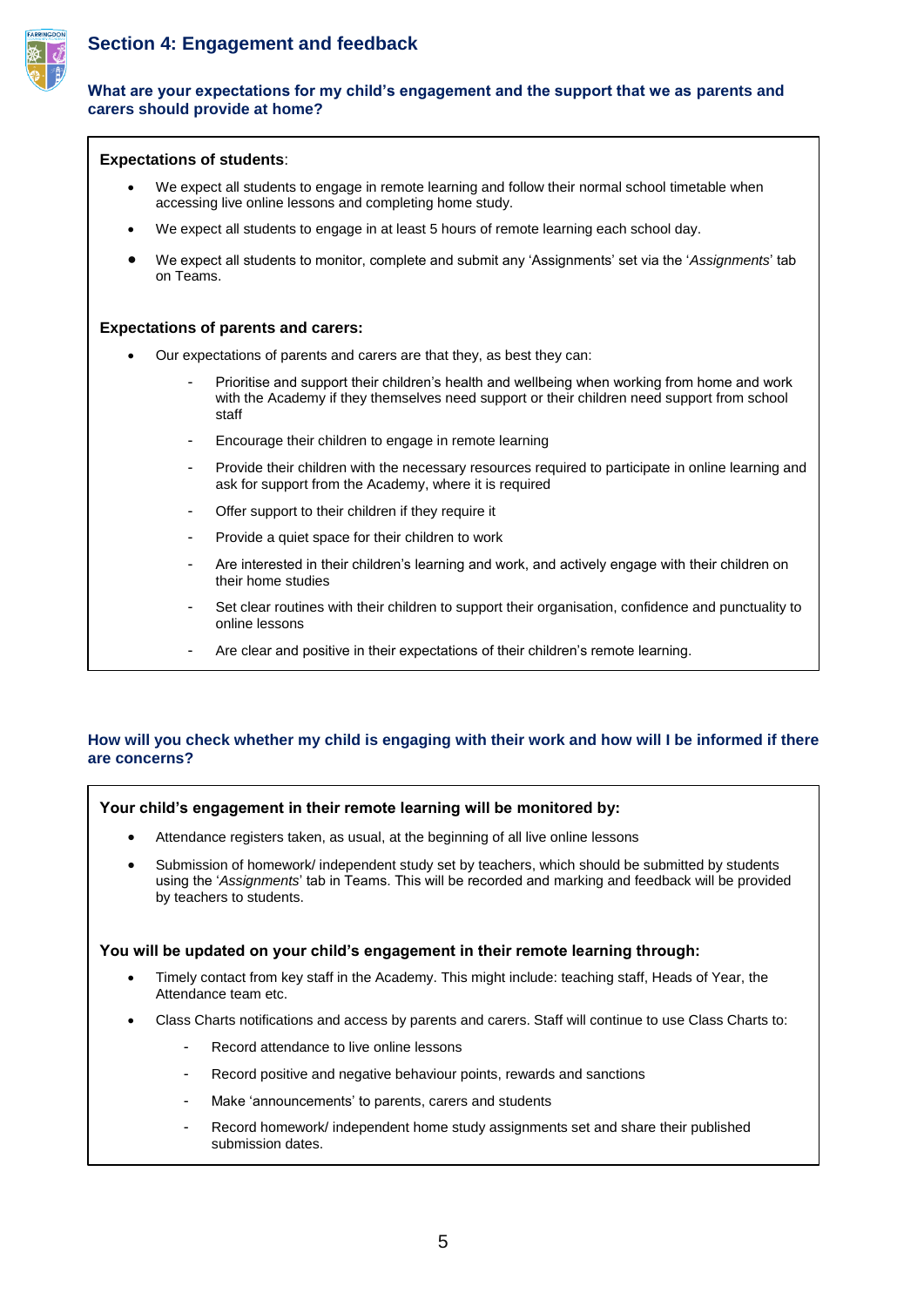

## **How will you assess my child's work and progress?**

Feedback takes many forms and may not always be written feedback for individual children. Our teachers might use any of the following feedback methods within remote learning:

- **Written feedback** on work submitted via 'Assignments' on Teams this will be returned to students after the submission deadline has passed
- **Verbal feedback** on participation/ work during live online lessons or in response to work submitted by students
- **Whole-class feedback** on participation/ work during live online lessons or in response to work submitted by students
- **Sample feedback** on selected students' participation/ work during live online lessons or submitted work
- **Electronically marked quizzes**

After all feedback, students will be expected to **reflect** on their learning and might be expected to complete (as they would in school) **D**irected **I**ndependent **R**eflection **T**asks. These tasks will often be assessed, in some way, by teaching staff, this could be via Assignments or through the submission of their Home Study book(s) when they return to the Academy.

## **Section 5: Additional support for students with particular needs**

### **How will you work with me to help my child who needs additional support from adults at home to access remote education?**

We recognise that some students, for example students with special educational needs and disabilities (SEND), may not be able to access remote education without support from adults at home. We acknowledge the difficulties this may place on families, and we will work with parents and carers to support students in their remote learning through ensuring students are able to:

- Complete remote learning on site, if they require the support of staff and being on site. Students will be invited and encouraged to attend the Academy alongside our vulnerable children and the children of key workers
- Access lessons remotely from home (at parental request) with the support of teaching assistants accessing remote lessons to support them 1:1
- Access online teaching assistant support 1:1 outside of live lessons to check understanding and receive support with work set for completion during independent study time
- Access remote learning with the provision of laptops, where required
- Access remote learning with the provision of internet access, where required
- Access specialist materials, delivered home by our Academy delivery service to support remote small group and 1:1 work
- Access remote and face-to-face support from Nurture group staff, including therapy and counselling
- Receive regular phone calls home (at least weekly) to check on welfare and learning needs from a key worker
- Be supported through their parents/carers receiving support from key people in school who can be contacted by parents at any time in order to provide help, support and advice, and respond to any changing needs.